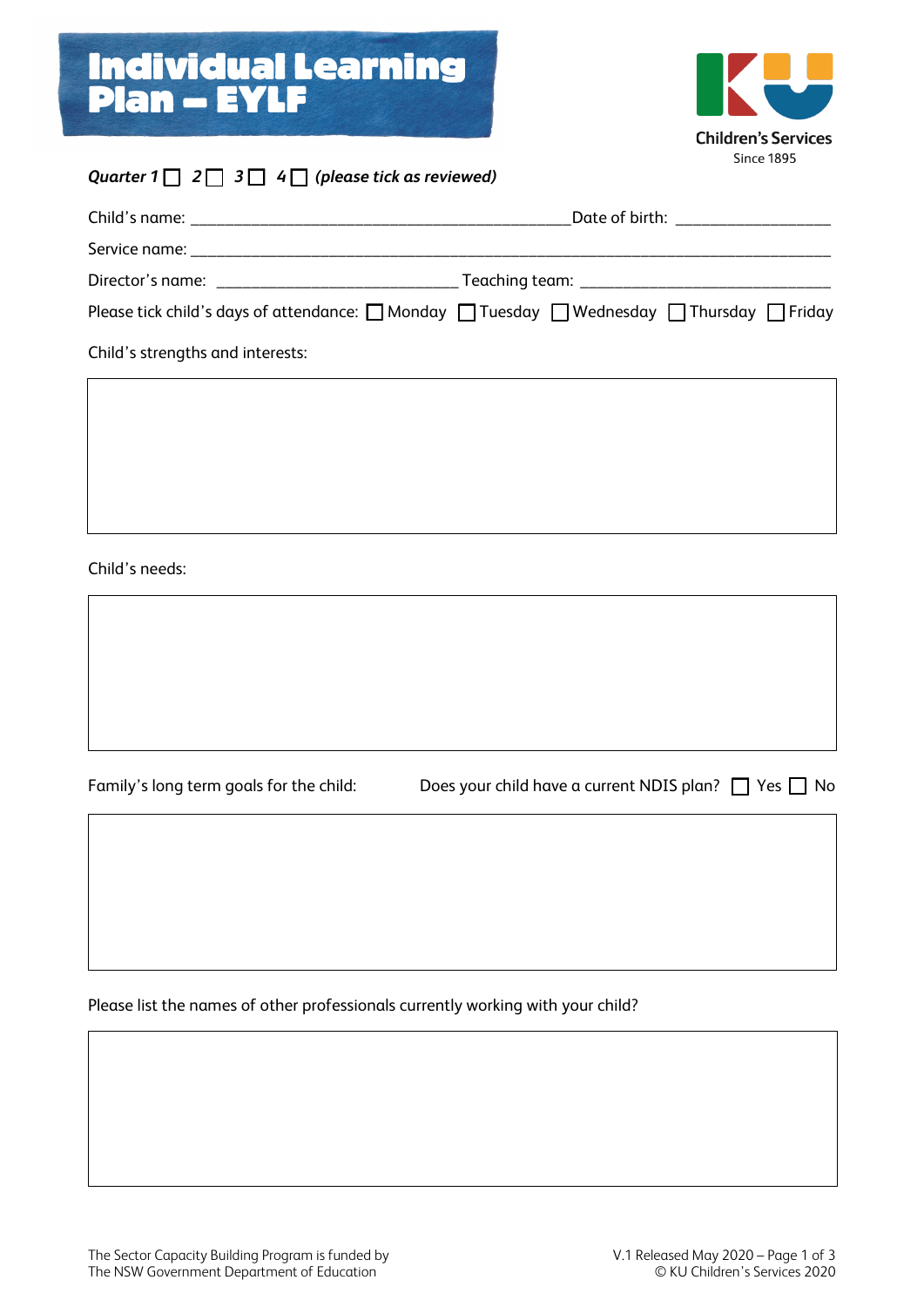## Individual Learning Plan – EYLF

*Continued...*



| <b>Child Specific</b><br><b>Short-Term Objectives</b> | <b>Teaching Strategies</b> | <b>Objectives Achieved</b><br>Yes / No | <b>Date and Comment</b><br><b>Links to Observation Records</b> |
|-------------------------------------------------------|----------------------------|----------------------------------------|----------------------------------------------------------------|
|                                                       |                            |                                        |                                                                |
|                                                       |                            |                                        |                                                                |
|                                                       |                            |                                        |                                                                |
|                                                       |                            |                                        |                                                                |
|                                                       |                            |                                        |                                                                |
|                                                       |                            |                                        |                                                                |
|                                                       |                            |                                        |                                                                |
|                                                       |                            |                                        |                                                                |
|                                                       |                            |                                        |                                                                |
|                                                       |                            |                                        |                                                                |
|                                                       |                            |                                        |                                                                |
|                                                       |                            |                                        |                                                                |